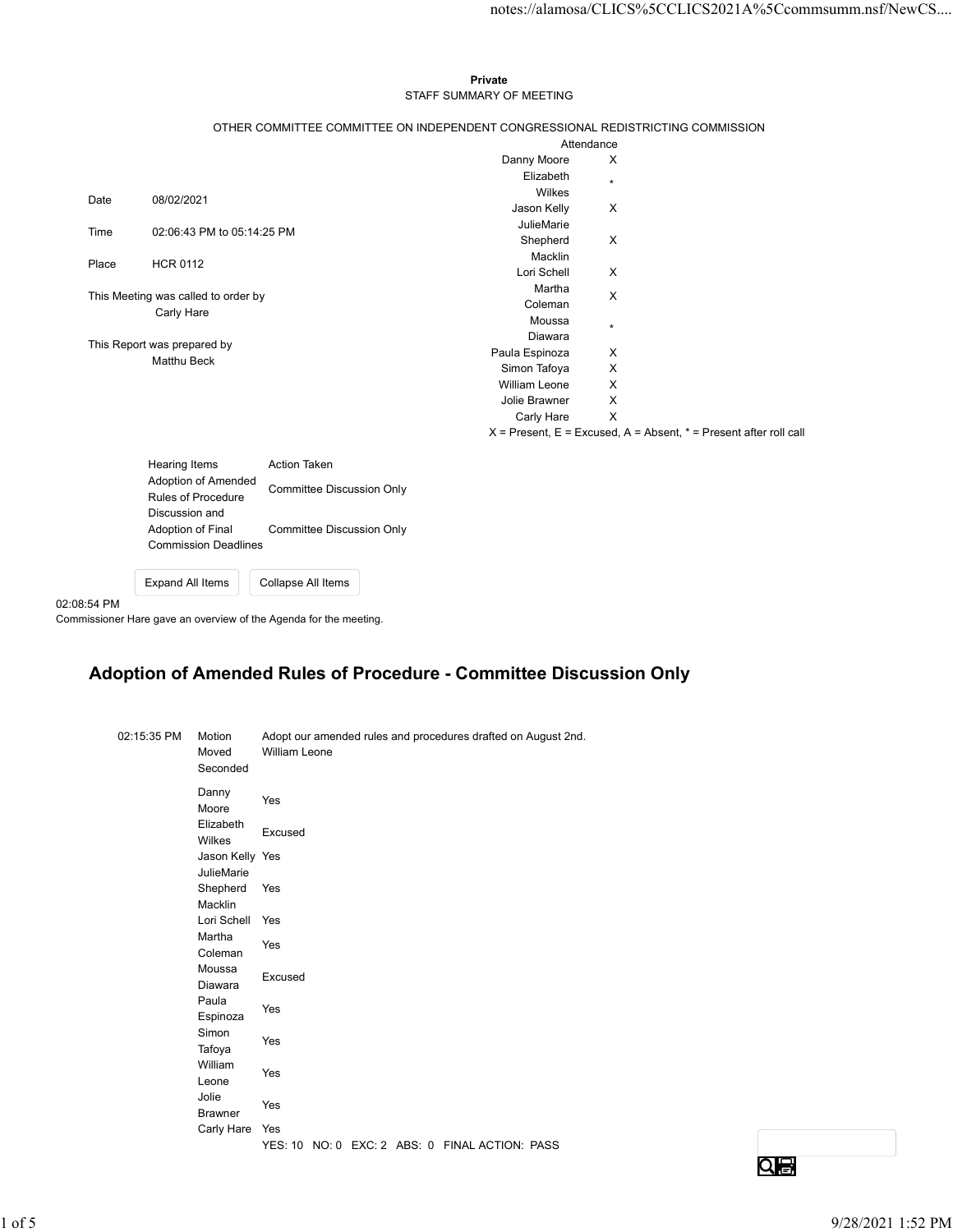## Discussion and Adoption of Final Commission Deadlines - Committee Discussion Only

|                                                                                                                                                    |                                                                                                                                                  | 02:18:23 PM Jerome DeHerrera, Legal Counsel to the Commission, discussed possible motions that could be made for changing deadlines.                                                                                                                                                                                                                                                                                                                                                                                                                                                                                                                                                                                                                                                                                                                                                                                                                                                                                                                                                                                                                                                                                                                                                                                                                                                                                   |  |
|----------------------------------------------------------------------------------------------------------------------------------------------------|--------------------------------------------------------------------------------------------------------------------------------------------------|------------------------------------------------------------------------------------------------------------------------------------------------------------------------------------------------------------------------------------------------------------------------------------------------------------------------------------------------------------------------------------------------------------------------------------------------------------------------------------------------------------------------------------------------------------------------------------------------------------------------------------------------------------------------------------------------------------------------------------------------------------------------------------------------------------------------------------------------------------------------------------------------------------------------------------------------------------------------------------------------------------------------------------------------------------------------------------------------------------------------------------------------------------------------------------------------------------------------------------------------------------------------------------------------------------------------------------------------------------------------------------------------------------------------|--|
|                                                                                                                                                    |                                                                                                                                                  | 02:30:16 PM Discussion of important dates and potential motions continued.                                                                                                                                                                                                                                                                                                                                                                                                                                                                                                                                                                                                                                                                                                                                                                                                                                                                                                                                                                                                                                                                                                                                                                                                                                                                                                                                             |  |
|                                                                                                                                                    |                                                                                                                                                  |                                                                                                                                                                                                                                                                                                                                                                                                                                                                                                                                                                                                                                                                                                                                                                                                                                                                                                                                                                                                                                                                                                                                                                                                                                                                                                                                                                                                                        |  |
| 02:43:27 PM<br>Motion<br>Moved<br>Martha<br>Moussa<br>Paula<br>William<br>Leone<br>Macklin<br>Danny<br>Moore<br>Simon<br>Tafoya<br>Wilkes<br>Jolie | Seconded<br>Coleman<br>Diawara<br>Espinoza<br>Jason Kelly Yes<br>JulieMarie<br>Shepherd<br>Lori Schell<br>Elizabeth<br>Brawner<br>Carly Hare Yes | I hereby move that, pursuant to Section 44.4(5)(c) of Article V of the Colorado Constitution, and<br>due to conditions outside the Commission's control, including the impacts caused by the global<br>health pandemic due to COVID-19 and the delay in the U.S. Census Bureau's ability to provide<br>final census data for the 2020 Census, the Commission adjusts the following deadlines, which<br>adjustments the Commission finds are necessary to ensure that it may adopt a final plan pursuant<br>to Article V of the Colorado Constitution, and in light of the Supreme Court's ruling on July 26, 2021<br>establishing a briefing schedule for its review of the Commission's adopted plan: The deadline in<br>Section 44.4(2) that "By July 7 of the redistricting year, the commission shall complete public<br>hearings on the preliminary plan in several places throughout the state in accordance with section<br>44.2 of this article v" shall be extended to August 28, 2021; The deadline in Section 44.4(5)(b) that<br>"No later than September 1 of the redistricting year, the commission shall adopt a final plan, which<br>must then be submitted to the supreme court for its review and determination in accordance with<br>section 44.5 of this article V" shall be extended to September 28, 2021.<br>William Leone<br>Yes<br>Yes<br>Yes<br>Yes<br>Yes<br>Yes<br>Yes<br>Yes<br>Yes<br>Yes |  |
| staff plans and scheduling.                                                                                                                        |                                                                                                                                                  | YES: 12 NO: 0 EXC: 0 ABS: 0 FINAL ACTION: PASS<br>02:43:41 PM Jessika Shipley and Jerry Barry, Independent Congressional Redistricting Commission staff, answered questions regarding                                                                                                                                                                                                                                                                                                                                                                                                                                                                                                                                                                                                                                                                                                                                                                                                                                                                                                                                                                                                                                                                                                                                                                                                                                  |  |
|                                                                                                                                                    |                                                                                                                                                  | 02:54:16 PM Commissioners gave their thoughts on having more public hearings between staff plans.                                                                                                                                                                                                                                                                                                                                                                                                                                                                                                                                                                                                                                                                                                                                                                                                                                                                                                                                                                                                                                                                                                                                                                                                                                                                                                                      |  |
|                                                                                                                                                    |                                                                                                                                                  | 03:06:39 PM Discussion with staff and commissioners on virtual hearings with remote testifying locations continued.                                                                                                                                                                                                                                                                                                                                                                                                                                                                                                                                                                                                                                                                                                                                                                                                                                                                                                                                                                                                                                                                                                                                                                                                                                                                                                    |  |
|                                                                                                                                                    |                                                                                                                                                  | 03:19:28 PM Discussion continued regarding the future schedule and public hearings.                                                                                                                                                                                                                                                                                                                                                                                                                                                                                                                                                                                                                                                                                                                                                                                                                                                                                                                                                                                                                                                                                                                                                                                                                                                                                                                                    |  |
| 03:52:11 PM Discussion regarding a public hearing schedule continued.                                                                              |                                                                                                                                                  |                                                                                                                                                                                                                                                                                                                                                                                                                                                                                                                                                                                                                                                                                                                                                                                                                                                                                                                                                                                                                                                                                                                                                                                                                                                                                                                                                                                                                        |  |
|                                                                                                                                                    |                                                                                                                                                  |                                                                                                                                                                                                                                                                                                                                                                                                                                                                                                                                                                                                                                                                                                                                                                                                                                                                                                                                                                                                                                                                                                                                                                                                                                                                                                                                                                                                                        |  |
|                                                                                                                                                    |                                                                                                                                                  |                                                                                                                                                                                                                                                                                                                                                                                                                                                                                                                                                                                                                                                                                                                                                                                                                                                                                                                                                                                                                                                                                                                                                                                                                                                                                                                                                                                                                        |  |
|                                                                                                                                                    |                                                                                                                                                  |                                                                                                                                                                                                                                                                                                                                                                                                                                                                                                                                                                                                                                                                                                                                                                                                                                                                                                                                                                                                                                                                                                                                                                                                                                                                                                                                                                                                                        |  |
|                                                                                                                                                    |                                                                                                                                                  |                                                                                                                                                                                                                                                                                                                                                                                                                                                                                                                                                                                                                                                                                                                                                                                                                                                                                                                                                                                                                                                                                                                                                                                                                                                                                                                                                                                                                        |  |
|                                                                                                                                                    |                                                                                                                                                  |                                                                                                                                                                                                                                                                                                                                                                                                                                                                                                                                                                                                                                                                                                                                                                                                                                                                                                                                                                                                                                                                                                                                                                                                                                                                                                                                                                                                                        |  |
|                                                                                                                                                    |                                                                                                                                                  |                                                                                                                                                                                                                                                                                                                                                                                                                                                                                                                                                                                                                                                                                                                                                                                                                                                                                                                                                                                                                                                                                                                                                                                                                                                                                                                                                                                                                        |  |
|                                                                                                                                                    |                                                                                                                                                  | Qe                                                                                                                                                                                                                                                                                                                                                                                                                                                                                                                                                                                                                                                                                                                                                                                                                                                                                                                                                                                                                                                                                                                                                                                                                                                                                                                                                                                                                     |  |
|                                                                                                                                                    |                                                                                                                                                  |                                                                                                                                                                                                                                                                                                                                                                                                                                                                                                                                                                                                                                                                                                                                                                                                                                                                                                                                                                                                                                                                                                                                                                                                                                                                                                                                                                                                                        |  |
|                                                                                                                                                    |                                                                                                                                                  | 9/28/2021 1:52 PM                                                                                                                                                                                                                                                                                                                                                                                                                                                                                                                                                                                                                                                                                                                                                                                                                                                                                                                                                                                                                                                                                                                                                                                                                                                                                                                                                                                                      |  |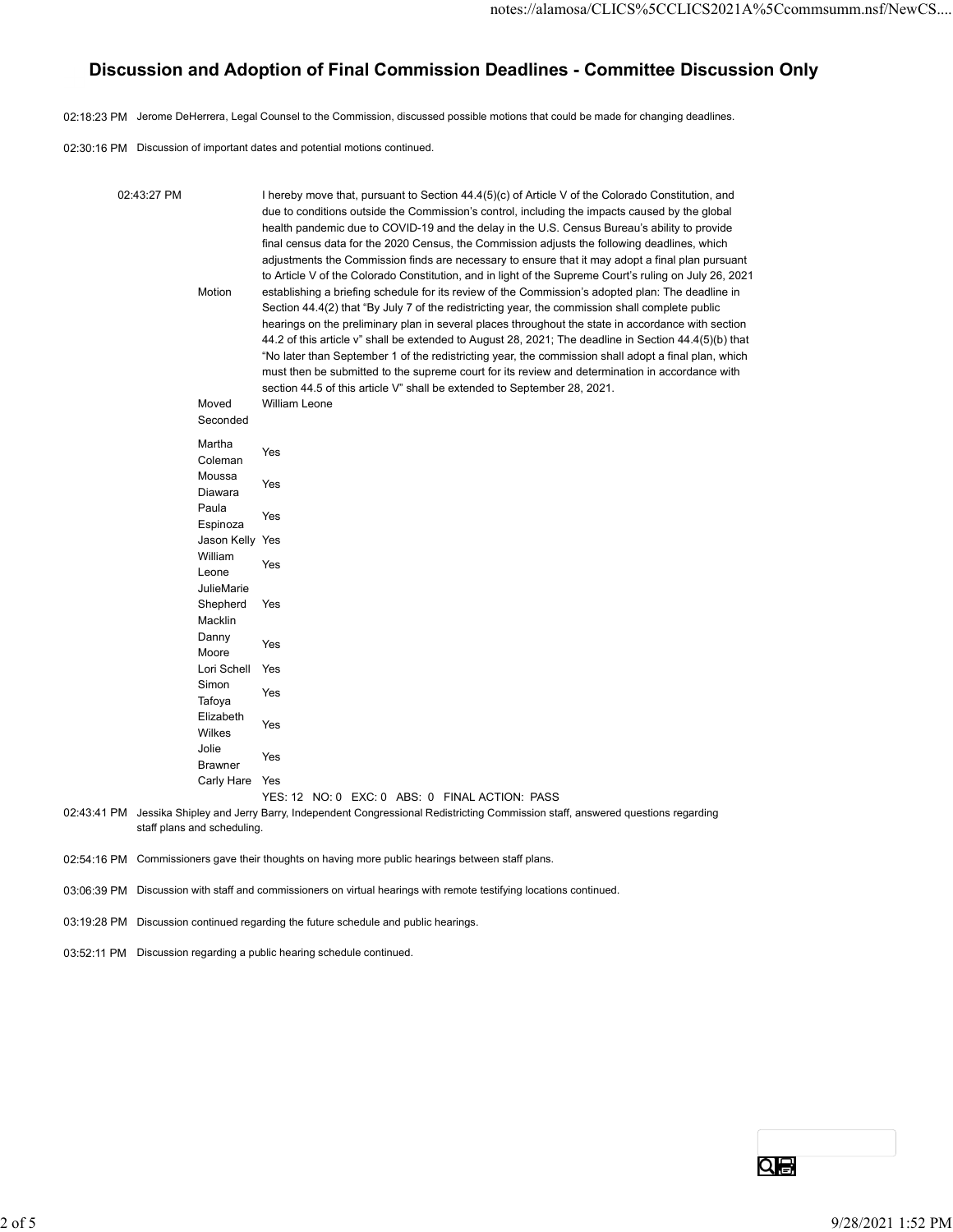| 04:01:16 PM<br>Adopt the schedule laid out by Jerry Barry, Independent Congressional Redistricting Commission<br>Motion<br>Nonpartisan Staff, for public hearings to be conducted as outlined.<br>William Leone<br>Moved<br>Seconded<br>Martha<br>Coleman<br>Moussa<br>Diawara<br>Paula<br>Espinoza<br>Jason Kelly<br>William<br>Leone<br>JulieMarie<br>Shepherd<br>Macklin<br>Danny<br>Moore<br>Lori Schell<br>Simon<br>Tafoya<br>Elizabeth<br>Wilkes<br>Jolie<br>Brawner<br>Carly Hare<br>YES: 0 NO: 0 EXC: 0 ABS: 0 FINAL ACTION: Withdrawn<br>04:08:21 PM<br>To have the presentation of the first staff plan on Monday, September 6th, with the fourth round of<br>Motion<br>hearings to be held during the period of September 7th through September 11th.<br>Lori Schell<br>Moved<br>Seconded<br>Martha<br>Yes<br>Coleman<br>Moussa<br>Yes<br>Diawara<br>Paula<br>Yes<br>Espinoza<br>Jason Kelly Yes<br>William<br>Yes<br>Leone<br>JulieMarie<br>Shepherd Yes<br>Macklin<br>Danny<br>Yes<br>Moore<br>Lori Schell Yes<br>Simon<br>Yes<br>Tafoya<br>Elizabeth<br>Yes<br>Wilkes<br>Jolie<br>Yes<br>Brawner<br>Carly Hare Yes<br>YES: 12 NO: 0 EXC: 0 ABS: 0 FINAL ACTION: PASS |            |  | notes://alamosa/CLICS%5CCLICS2021A%5Ccommsumm.nsf/NewCS |                   |
|------------------------------------------------------------------------------------------------------------------------------------------------------------------------------------------------------------------------------------------------------------------------------------------------------------------------------------------------------------------------------------------------------------------------------------------------------------------------------------------------------------------------------------------------------------------------------------------------------------------------------------------------------------------------------------------------------------------------------------------------------------------------------------------------------------------------------------------------------------------------------------------------------------------------------------------------------------------------------------------------------------------------------------------------------------------------------------------------------------------------------------------------------------------------------------|------------|--|---------------------------------------------------------|-------------------|
|                                                                                                                                                                                                                                                                                                                                                                                                                                                                                                                                                                                                                                                                                                                                                                                                                                                                                                                                                                                                                                                                                                                                                                                    |            |  |                                                         |                   |
|                                                                                                                                                                                                                                                                                                                                                                                                                                                                                                                                                                                                                                                                                                                                                                                                                                                                                                                                                                                                                                                                                                                                                                                    |            |  |                                                         |                   |
|                                                                                                                                                                                                                                                                                                                                                                                                                                                                                                                                                                                                                                                                                                                                                                                                                                                                                                                                                                                                                                                                                                                                                                                    |            |  |                                                         |                   |
|                                                                                                                                                                                                                                                                                                                                                                                                                                                                                                                                                                                                                                                                                                                                                                                                                                                                                                                                                                                                                                                                                                                                                                                    | $3$ of $5$ |  |                                                         | 9/28/2021 1:52 PM |

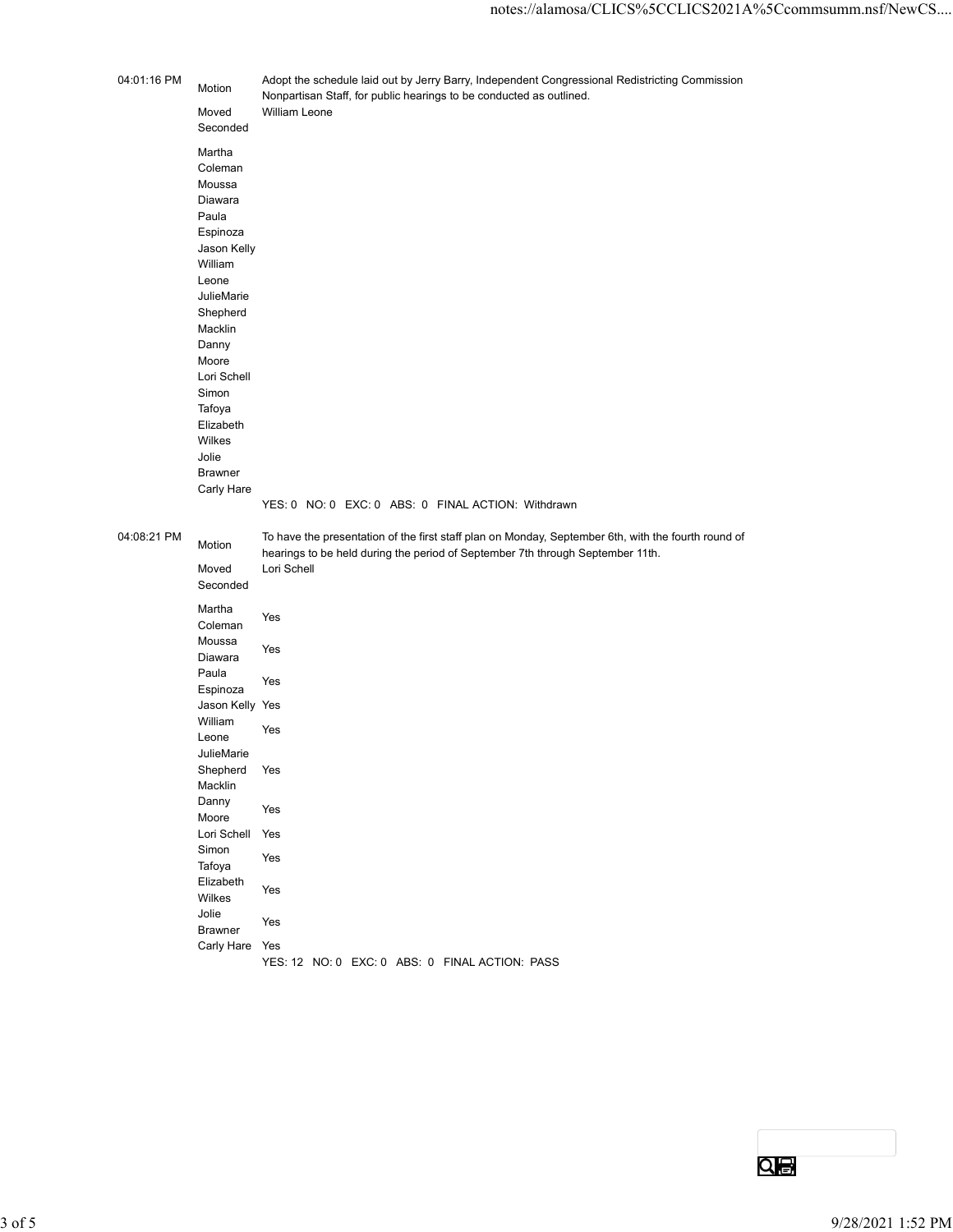|             |                             | notes://alamosa/CLICS%5CCLICS2021A%5Ccommsumm.nsf/NewCS                                                                                                                                                     |                   |
|-------------|-----------------------------|-------------------------------------------------------------------------------------------------------------------------------------------------------------------------------------------------------------|-------------------|
| 04:29:21 PM | Motion<br>Moved<br>Seconded | Adjust deadlines to September 15th for the 2nd staff plan and September 23rd for the 3rd staff plan<br>Lori Schell                                                                                          |                   |
|             | Martha                      |                                                                                                                                                                                                             |                   |
|             | Coleman<br>Moussa           |                                                                                                                                                                                                             |                   |
|             | Diawara<br>Paula            |                                                                                                                                                                                                             |                   |
|             | Espinoza<br>Jason Kelly     |                                                                                                                                                                                                             |                   |
|             | William<br>Leone            |                                                                                                                                                                                                             |                   |
|             | JulieMarie                  |                                                                                                                                                                                                             |                   |
|             | Shepherd<br>Macklin         |                                                                                                                                                                                                             |                   |
|             | Danny<br>Moore              |                                                                                                                                                                                                             |                   |
|             | Lori Schell<br>Simon        |                                                                                                                                                                                                             |                   |
|             | Tafoya<br>Elizabeth         |                                                                                                                                                                                                             |                   |
|             | Wilkes<br>Jolie             |                                                                                                                                                                                                             |                   |
|             | <b>Brawner</b>              |                                                                                                                                                                                                             |                   |
|             | Carly Hare                  | YES: 0 NO: 0 EXC: 0 ABS: 0 FINAL ACTION: Withdrawn                                                                                                                                                          |                   |
| 04:30:17 PM |                             | I hereby move that, pursuant to Section 44.4(5)(c) of Article V of the Colorado Constitution, and                                                                                                           |                   |
|             |                             | due to conditions outside the Commission's control, including the impacts caused by the global<br>health pandemic due to COVID-19 and the delay in the U.S. Census Bureau's ability to provide              |                   |
|             | Motion                      | final census data for the 2020 Census, the Commission adjusts the following deadlines, which<br>adjustments the Com mission finds are necessary to ensure that it may adopt a final plan pursuant           |                   |
|             |                             | to Article V of the Colorado Constitution, and in light of the Supreme Court's ruling on July 26, 2021<br>establishing a briefing schedule for its review of the Commission's adopted plan: The requirement |                   |
|             |                             | in Section 44.4(3) that "each staff plan must be presented to the commission no fewer than ten                                                                                                              |                   |
|             | Moved                       | days after the presentation of any previous staff plan" shall be reduced to no fewer than eight day<br>Lori Schell                                                                                          |                   |
|             | Seconded                    |                                                                                                                                                                                                             |                   |
|             | Martha<br>Coleman           | Yes                                                                                                                                                                                                         |                   |
|             | Moussa<br>Diawara           | Yes                                                                                                                                                                                                         |                   |
|             | Paula                       | Yes                                                                                                                                                                                                         |                   |
|             | Espinoza<br>Jason Kelly Yes |                                                                                                                                                                                                             |                   |
|             | William<br>Leone            | Yes                                                                                                                                                                                                         |                   |
|             | JulieMarie<br>Shepherd      | Yes                                                                                                                                                                                                         |                   |
|             | Macklin<br>Danny            |                                                                                                                                                                                                             |                   |
|             | Moore                       | Yes                                                                                                                                                                                                         |                   |
|             | Lori Schell<br>Simon        | Yes                                                                                                                                                                                                         |                   |
|             | Tafoya<br>Elizabeth         | Yes                                                                                                                                                                                                         |                   |
|             | Wilkes<br>Jolie             | Yes                                                                                                                                                                                                         |                   |
|             | <b>Brawner</b>              | Yes                                                                                                                                                                                                         |                   |
|             | Carly Hare Yes              | YES: 12 NO: 0 EXC: 0 ABS: 0 FINAL ACTION: PASS                                                                                                                                                              |                   |
|             |                             |                                                                                                                                                                                                             |                   |
|             |                             |                                                                                                                                                                                                             |                   |
|             |                             |                                                                                                                                                                                                             |                   |
|             |                             | <b>QIB</b>                                                                                                                                                                                                  |                   |
|             |                             |                                                                                                                                                                                                             |                   |
|             |                             |                                                                                                                                                                                                             | 9/28/2021 1:52 PM |